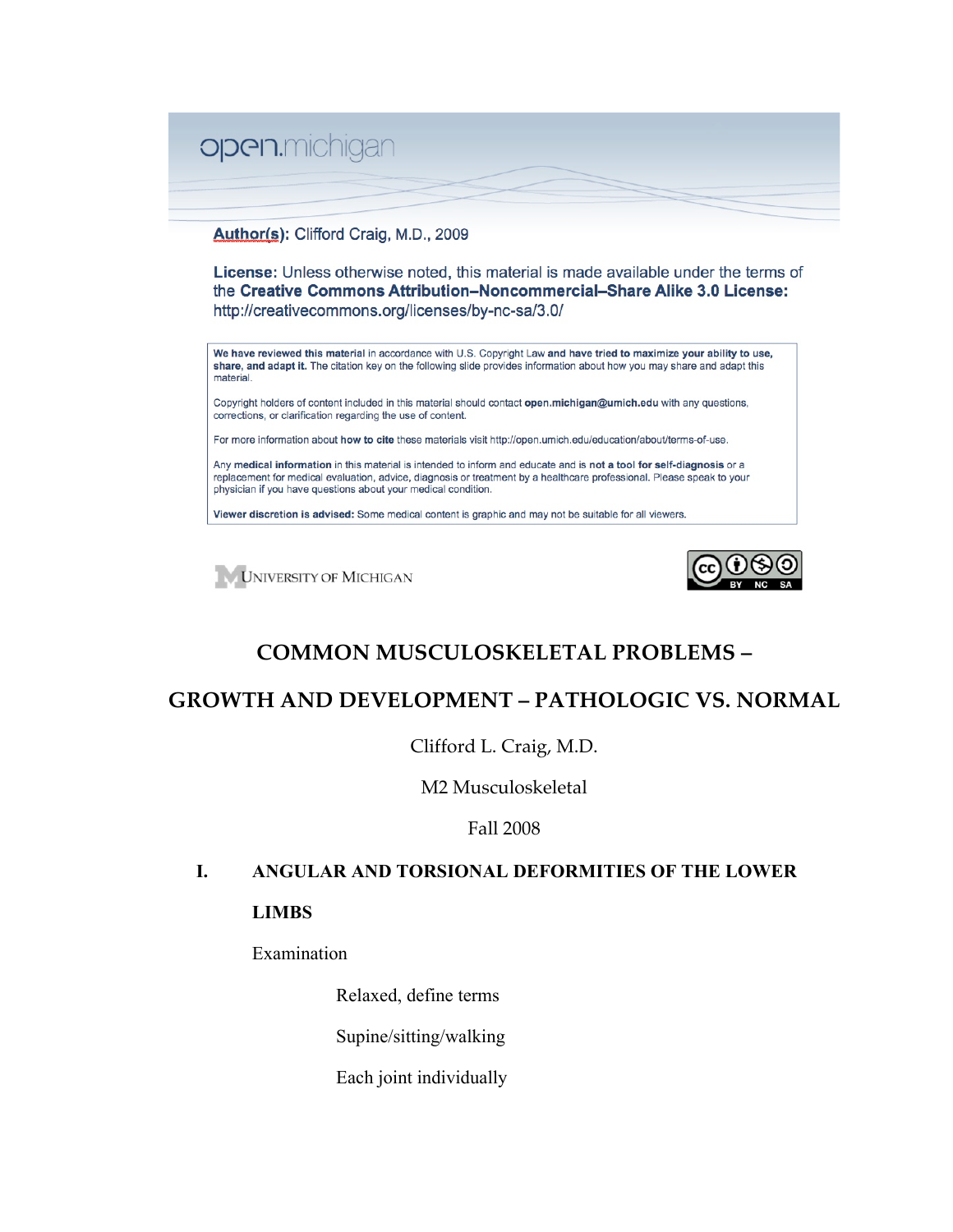#### Beware of asymmetrical findings

#### **1. IN-TOEING:**

• Metatarsus adductus --- newborn - 18 months

Limited to forefoot - 80% improve spontaneously

Internal tibial torsion --- 6-18 months

Related to sleeping position

85% improve spontaneously

Transmalleolar axis: Infant 5°, adult 22°

• Femoral anteversion --- 3-9 years

Not a "hip problem"

Improves spontaneously until age 12

- Differential Diagnosis
	- Clubfoot
	- Atavistic first toe ("smart toe")
	- Z-foot
	- Neurologic problems i.e., myelodysplasia, cerebral palsy

### **2. OUT-TOEING:**

- Calcaneovalgus foot improves spontaneously
- External tibial torsion

Uncommon, often associated with neurologic problems

i.e., CP, myelodysplasia

• External rotatory contracture of the hip

Improves spontaneously in the first year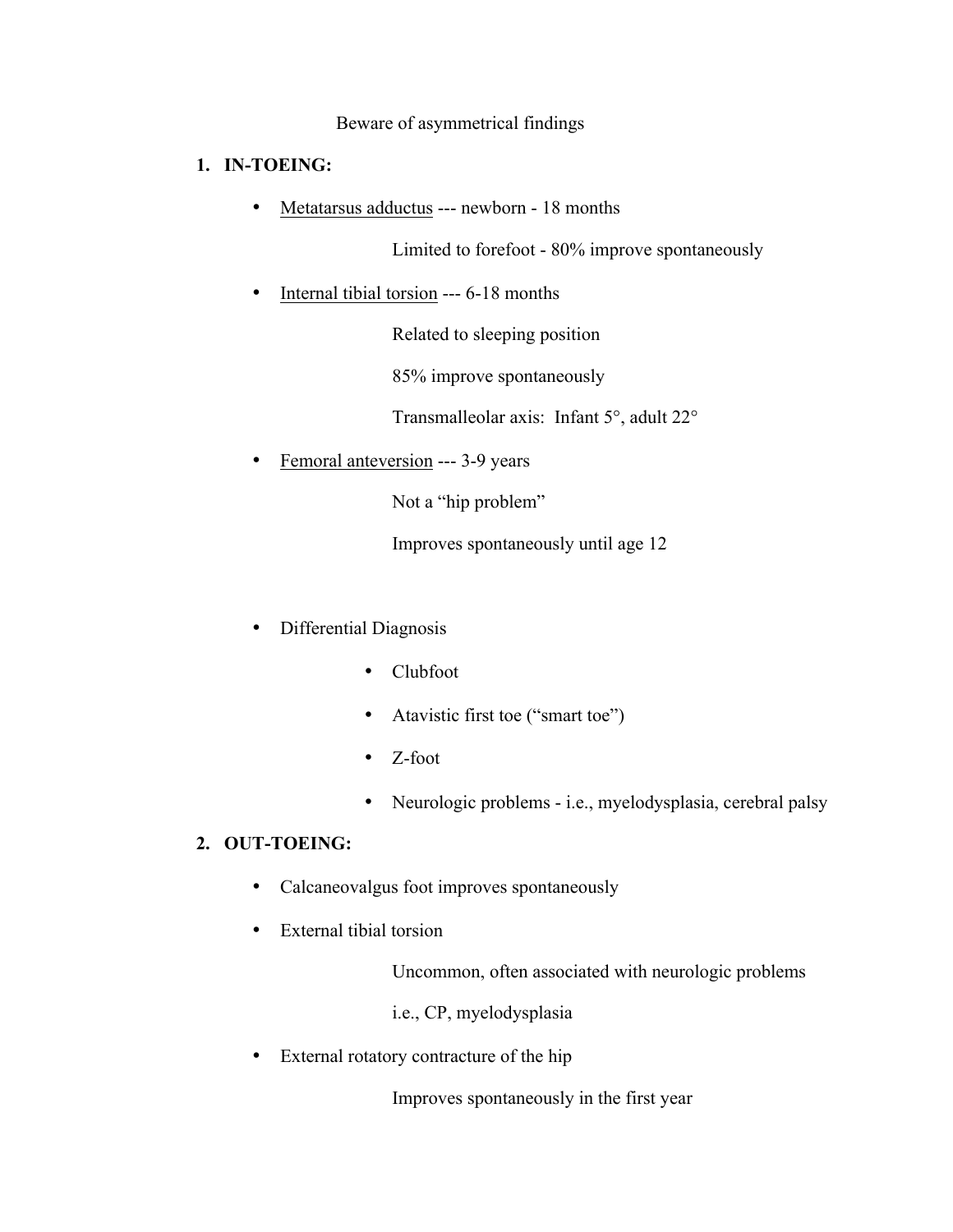## **3. BOWLEGS/KNOCK KNEES (Genu Varus, Genu Valgus)**

• New Patient Evaluation

### Clinical

- Presence or absence of knee joint laxity
- Motion of all lower extremity joints
- Location of the angulation tibia, femur, joint
- Assessment of alignment anterior-posterior, lateral and rotation

## **Radiographic**

- Long films, anterior-posterior standing, neutral rotation for alignment (?lateral)
- Avoid squeezing the patient onto the X-ray

## Laboratory

• Renal function studies (BUN, serum creatinine), calcium, phosphorus, alkaline phosphatase

## • **Bowlegs (Genu Varus)**

o Differential Diagnosis

Physiologic

Blount's disease, infantile and adolescent forms

Rickets

Metaphyseal chondroplasia

- Physiologic Bowlegs
	- o Normal in infants (avg. 15°) and should resolve, or at least attain neutral alignment by 18-24 mos.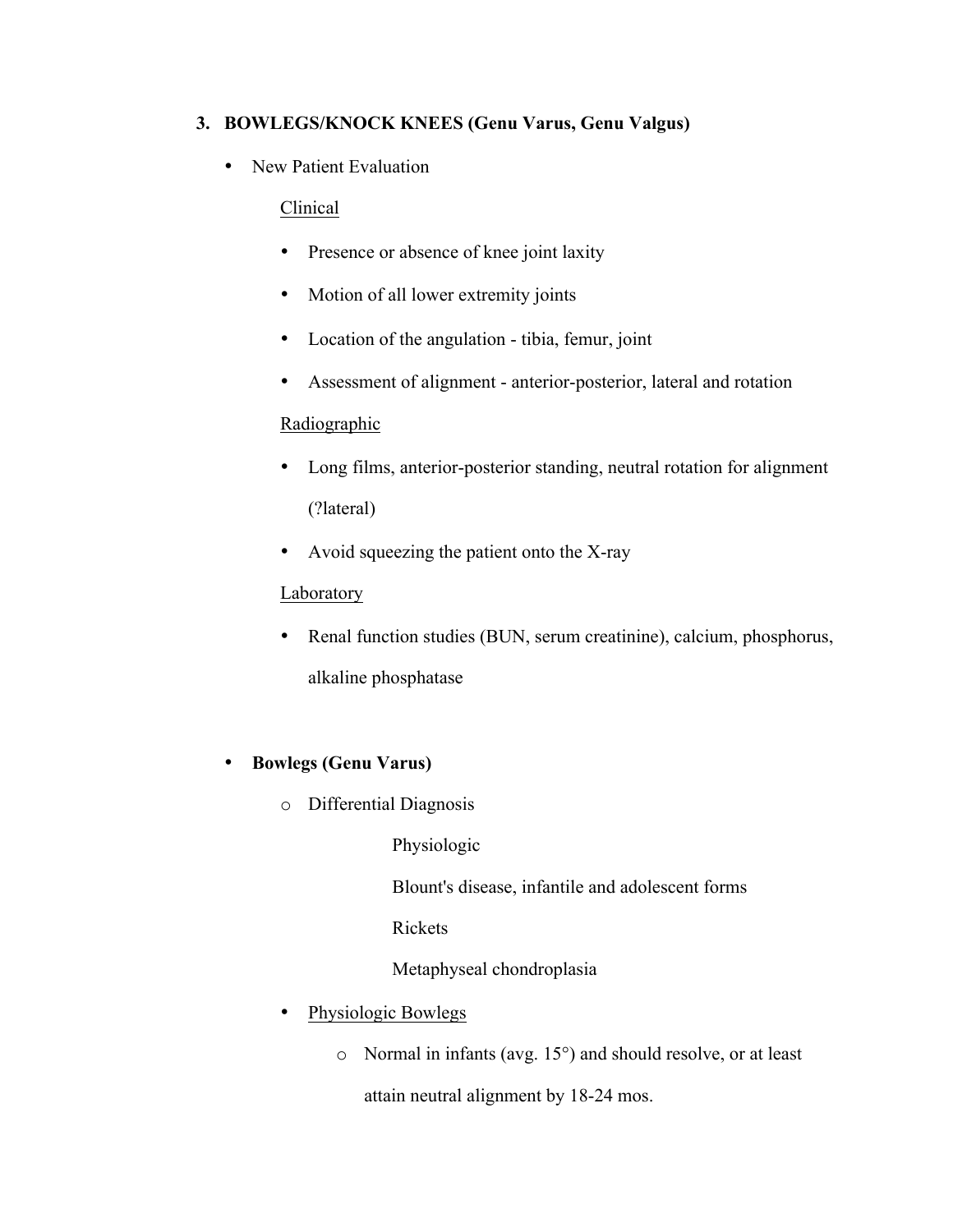- o Salenius and Vankka chart is key to the clinical evaluation (enclosed).
- o X-rays normal except for bowing.

#### • Infantile Blount's Disease

- o Clinical variables
	- Age, angle, Langenskold stage, degree of internal tibial torsion and obesity.
	- $\blacksquare$  Etiology is currently believed to be internal tibial rotation coupled with bowlegs and early walking leads to increased shear stress on the medial plateau.
- o X-rays
	- **Medial beak is the first radiographic finding.**
	- If untreated, will progress through the Langenskold stages I-V (increasing depression of the medial plateau), culminating at Stage VI - medial fusion.
	- Metaphyseal/diaphyseal angle (Drennan). 11° or more indicates progressive deformity.
- Adolescent Blount's Disease
	- o Typically obese, skeletally immature teenager.
	- o Increasing varus deformity with widening of the epiphyseal plate medially.
	- o Bracing seldom effective, osteotomy preferred.
- **Other Causes**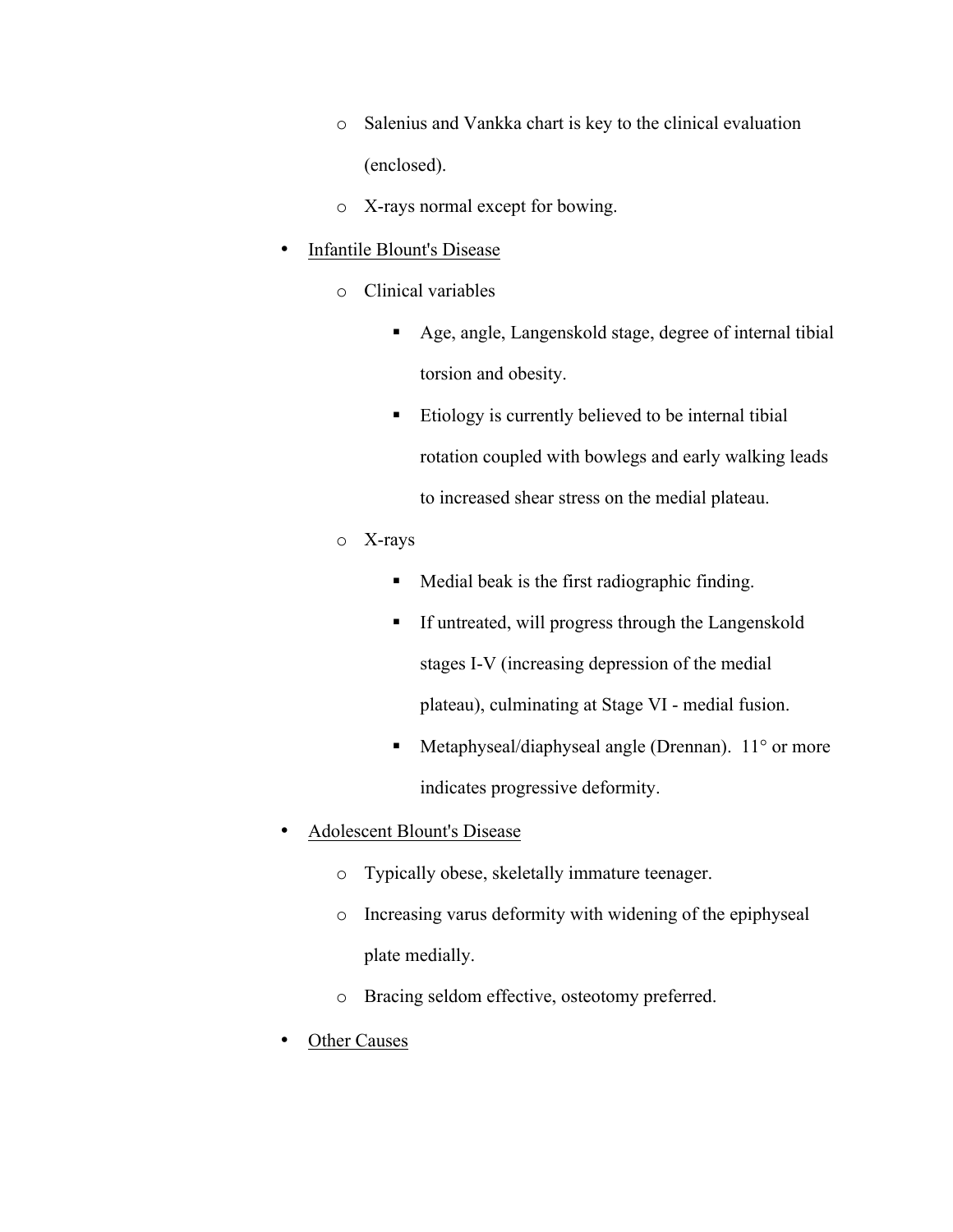- o Rickets nutritional, vitamin D resistant, renal; usually can be diagnosed both clinically and radiographically
- o Metaphyseal chondroplasia usually involves other long bones, and symmetric

#### • **Knock Knees (Genu Valgum)**

- o **Differential diagnosis:** late onset of bone weakness
	- Renal osteodystrophy
	- Metabolic disease
	- Bone dysplasia (storage diseases)
	- Tumor osteochondroma, fibrous dysplasia
	- **Trauma**, idiopathic

#### REFERENCES

- 1. Salnius, P. and Vankka, E.: The Development of the Tibiofemoral Angle in Children. J. Bone Joint Surg 57A:259-261, 1975.
- 2. Schoenecker, P.L., Meade, W.C., Pierron, R.L., Sheridan, J.J. and Capelli, A.M.: Blount's Disease: A Retrospective Review and Recommendations for Treatment. J. Pediatr Orthop 5:181-186, 1985.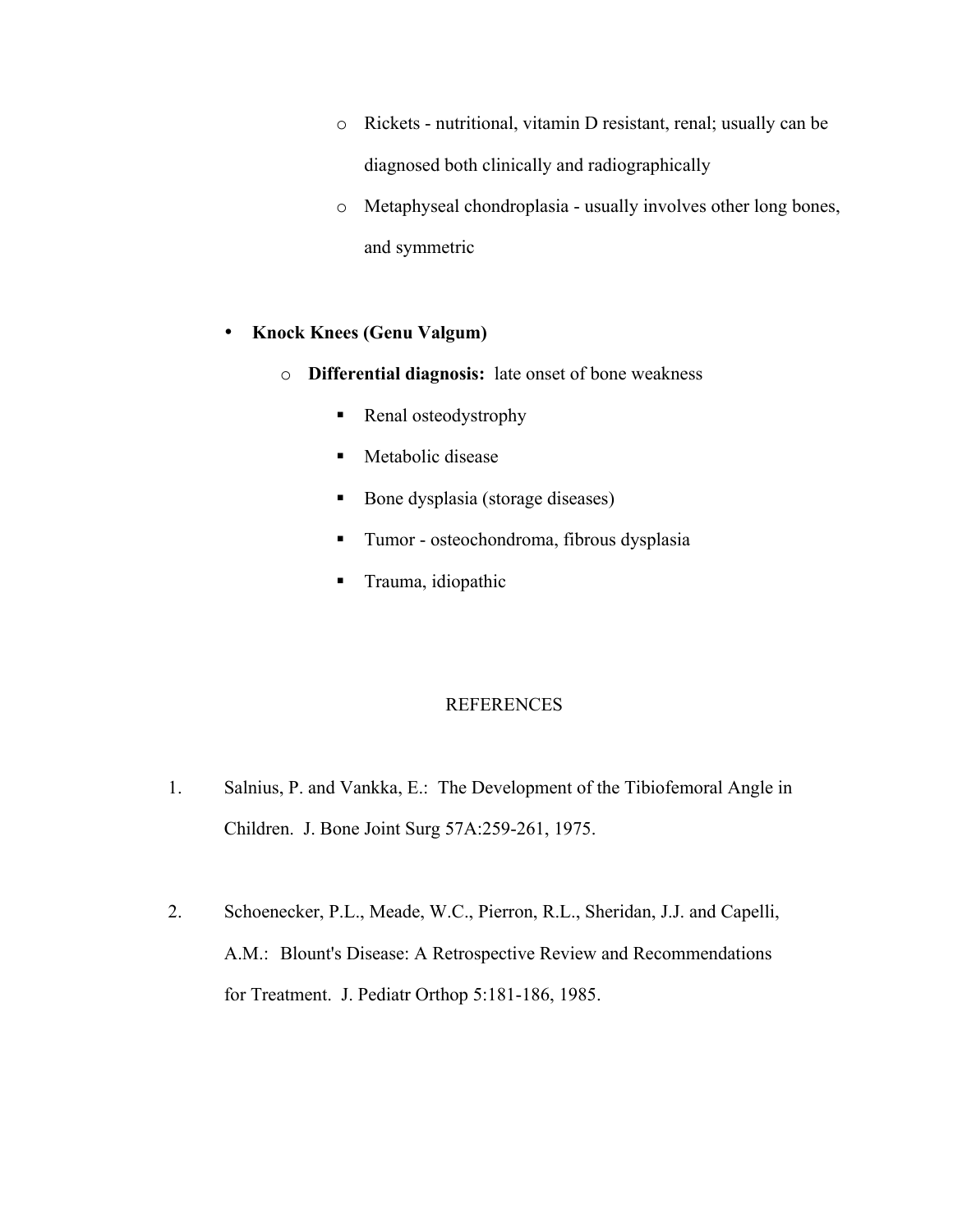3. Thompson, G.H., Carter, J.R. and Smith, C.W.: Late Onset Tibia Vara: A Comparative Analysis. J. Pediatr Orthop 4:185-194, 1984.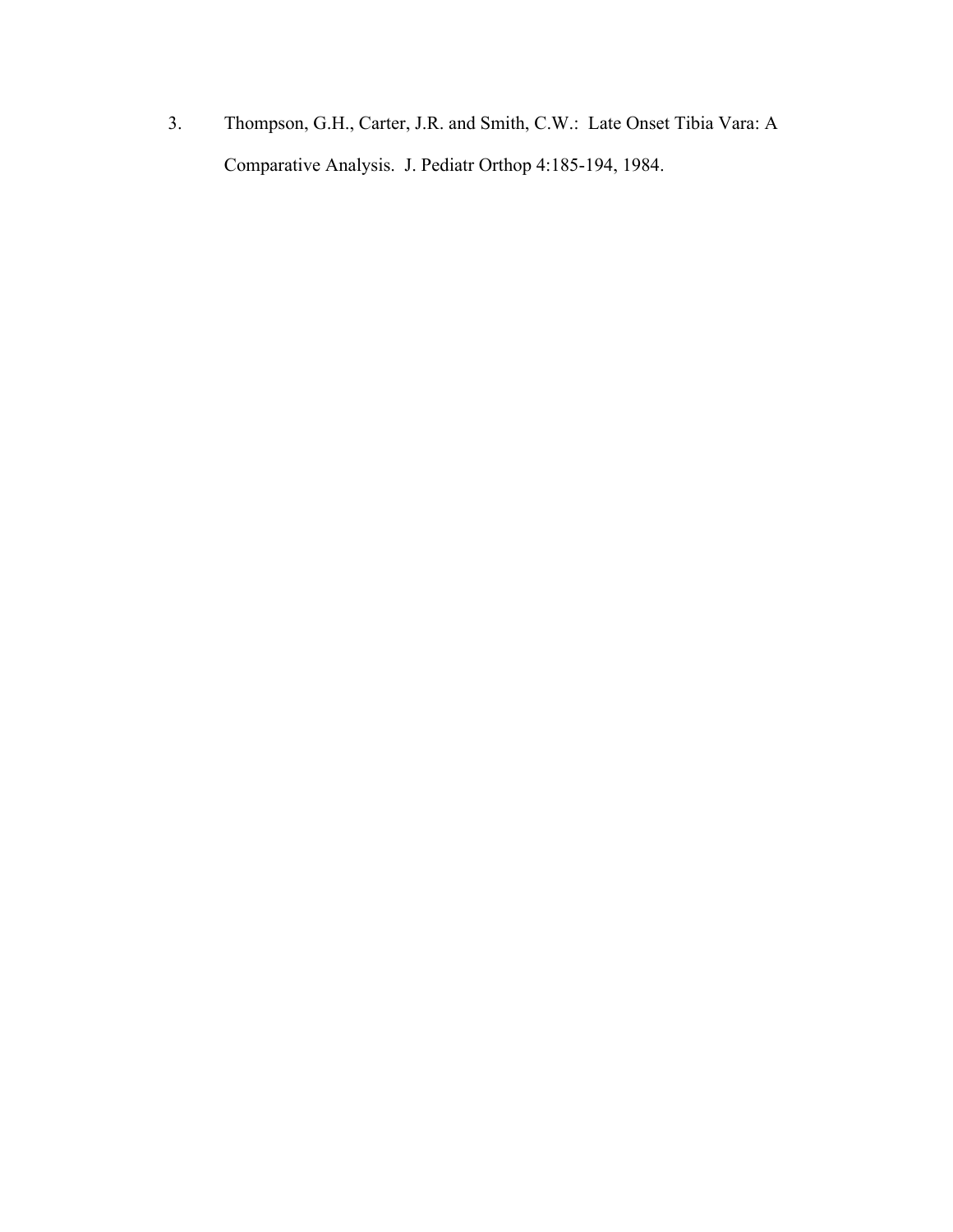#### **II. Developmental Dysplasia of the Hip (DDH)**

**Etiology -** multifactorial - not always congenital or dislocated

"A continuum of dysplasia"

- Mechanical factors small space (first born), tight abdominal wall, breech presentation (60%), left hip (67%), torticollis (20%), metatarsus adductus/calcaneovalgus (10%)
- Physiologic factors female (6:1), hormones estrogen, relaxin (inherited)
- Environmental cradle boards, swaddling

#### **Hip at Risk**

| Major                         | <b>Minor</b>                     |
|-------------------------------|----------------------------------|
| Abnormal clinical examination | Limitation of hip abduction at   |
| Breech delivery               | birth or later                   |
| First born - female           | Sacral dimple                    |
| Family history of DDH         | Foot deformity                   |
|                               | Torticollis, scoliosis and other |
|                               | postural deformities             |

### **Newborn to 2 months**

| Ortolani and Barlow tests most reliable<br>X-rays seldom diagnostic (false negative 50%)<br>Ultrasound - non-invasive (neonate to 6 months) |  |                                          |  |
|---------------------------------------------------------------------------------------------------------------------------------------------|--|------------------------------------------|--|
|                                                                                                                                             |  | Operator dependent, may be too sensitive |  |
|                                                                                                                                             |  | (immature vs. abnormal)                  |  |
|                                                                                                                                             |  |                                          |  |

Good for follow-up in brace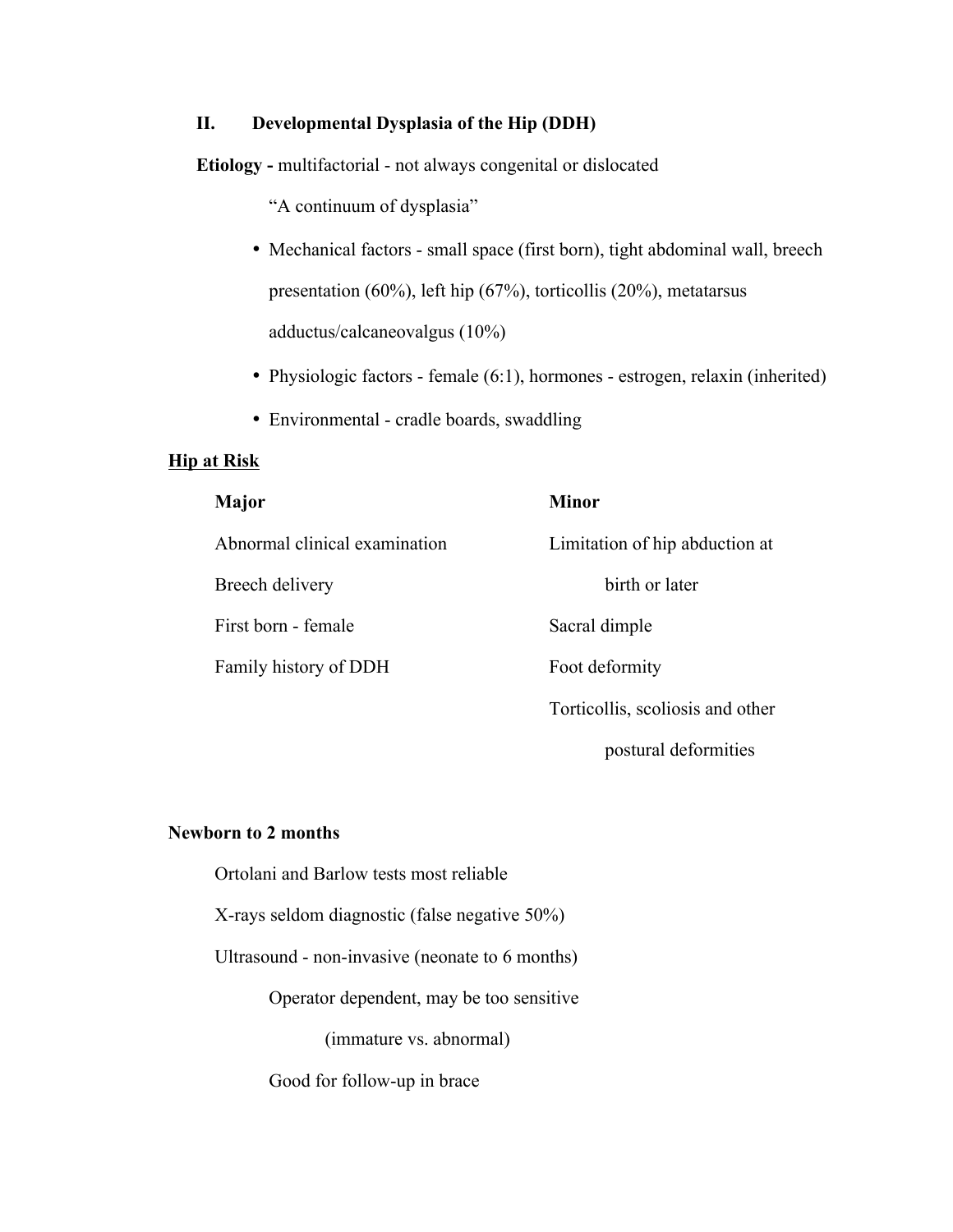## **Method of Examination: (should be part of every well-baby exam)**

- **1.** Infant is in relaxed, supine position; one hand stabilized the pelvis
- **2.** Hip is flexed to 90 degrees and adducted past the midline while gentler outward pressure is made with the thumb (Figure A)
- **3.** Hip is then abducted and gently lifted toward socket (Figure B).
- **4.** Hip may be felt (not heard) to dislocate or sublux (Figure A) or relocate (Figure B). Not just a test of abduction

Figure A Figure B



Source: Undetermined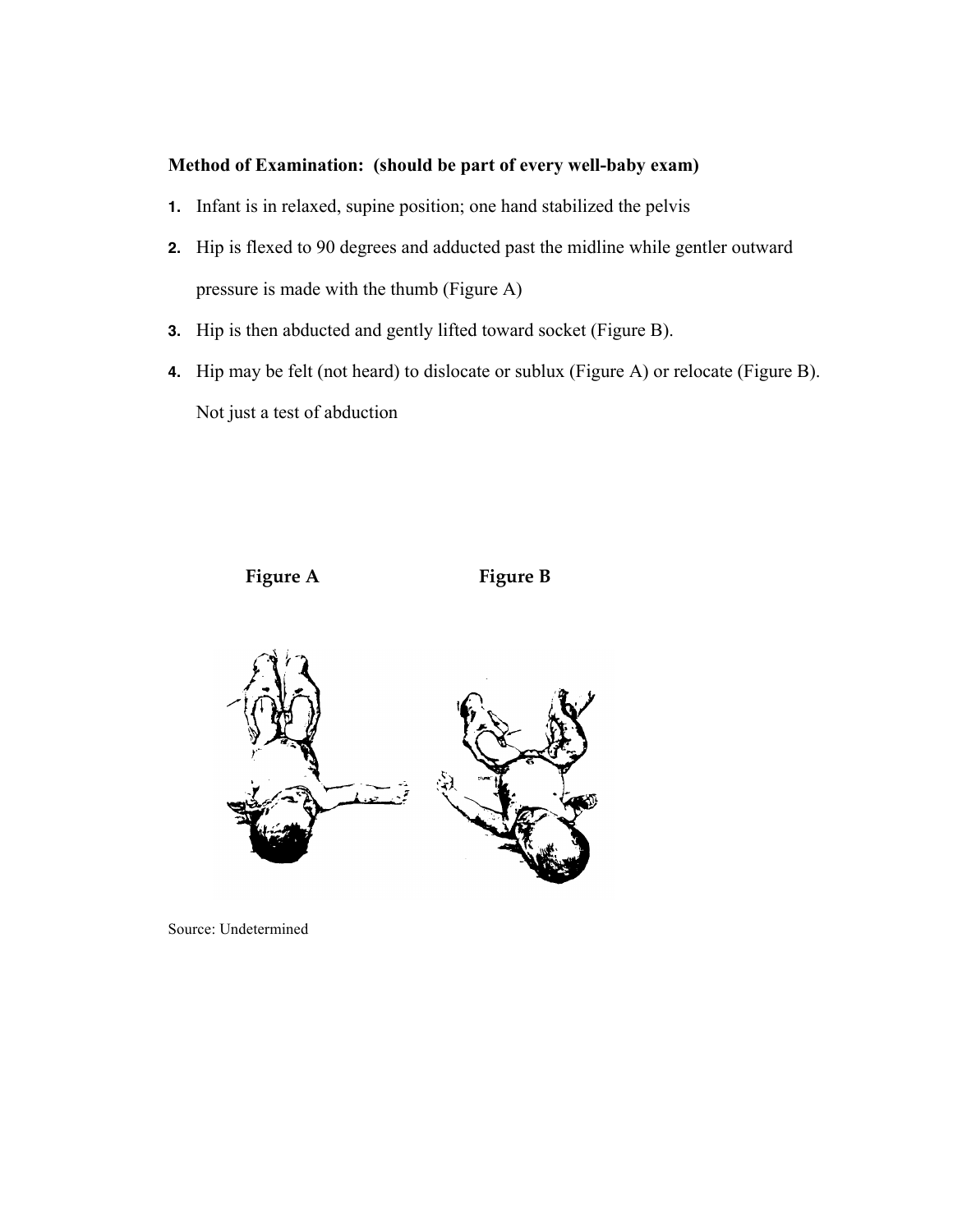#### **Two months to 2 years: Findings increase with age**

| Clinical:           |                           |
|---------------------|---------------------------|
| Tight adductors     | Uneven knees (Allis sign) |
| Shortening          | $Limp$ (+ Trendelenburg)  |
| Positioning         | Waddling gait             |
| Abnormal skin folds |                           |

Radiographic: More evident after six weeks of age (unreliable before)

Shenton's line broken

Proximal and lateral migration of the femoral head

False acetabulum (acetabular dysplasia)

#### **Treatment: Newborn to 6 months (Ortolani positive - reducible)**

 Gentle reduce femoral head into acetabulum (Ortolani) Maintain the abducted and flexed position (human position of Salter) Satisfactory reduction must be documented (x-ray/ultrasound)

#### **Pavlik harness**

 The Pavlik harness prevents redislocation, yet maintains the flexed-abducted posture Flex hip above 90 degrees The posterior strap is a "checkrein" to prevent adduction and allows the hips to fall loosely into abduction (safe zone of Ramsey)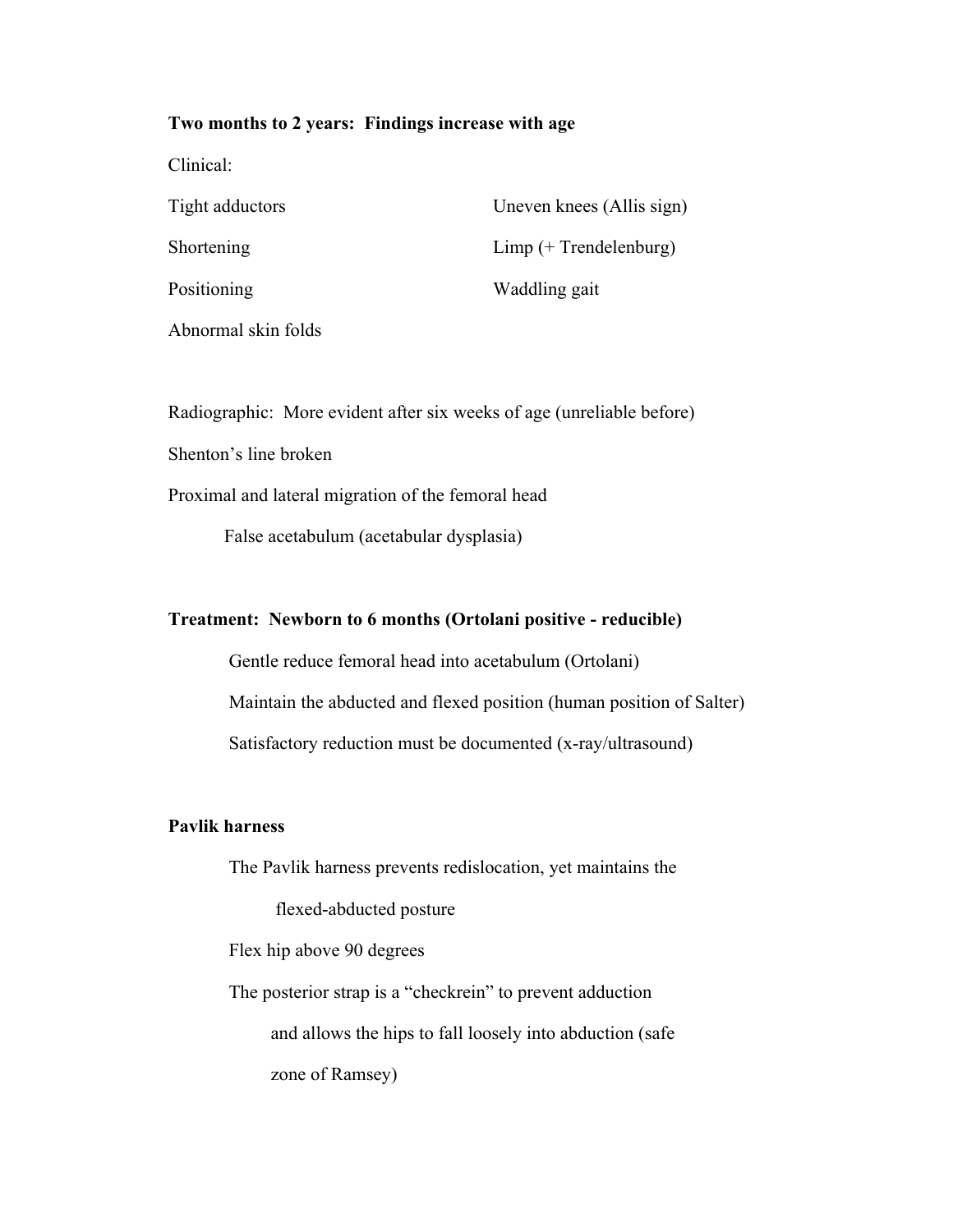Excessive tightening of the posterior strap (frog position) may lead to avascular necrosis Document reduction with x-ray or ultrasound

#### REFERENCES

- 1. Clarke, N.M.P., et al., Ultrasound screening of hips at risk for CDH: Failure to reduce the incidence of late cases. J Bone Joint Surg, 71-B:9-12, 1989.
- 2. Hensinger, R.N., Congenital dislocation of the hip. CIBA Symposia, Vol 31, No 1, 1979.
- 3. Mubarak S., et al., Pitfalls in the use of the Pavlik harness for the treatment of congenital dysplasia, subluxation and dislocation of the hip. J Bone Joint Surg, 63- A:1239, 1981.
- 4. Race, C. and Herring, J.A., Congenital dislocation of the hip: An evaluation of closed reduction. J Pediatr Orthop, 2:166, 1983.

## **III Idiopathic Scoliosis**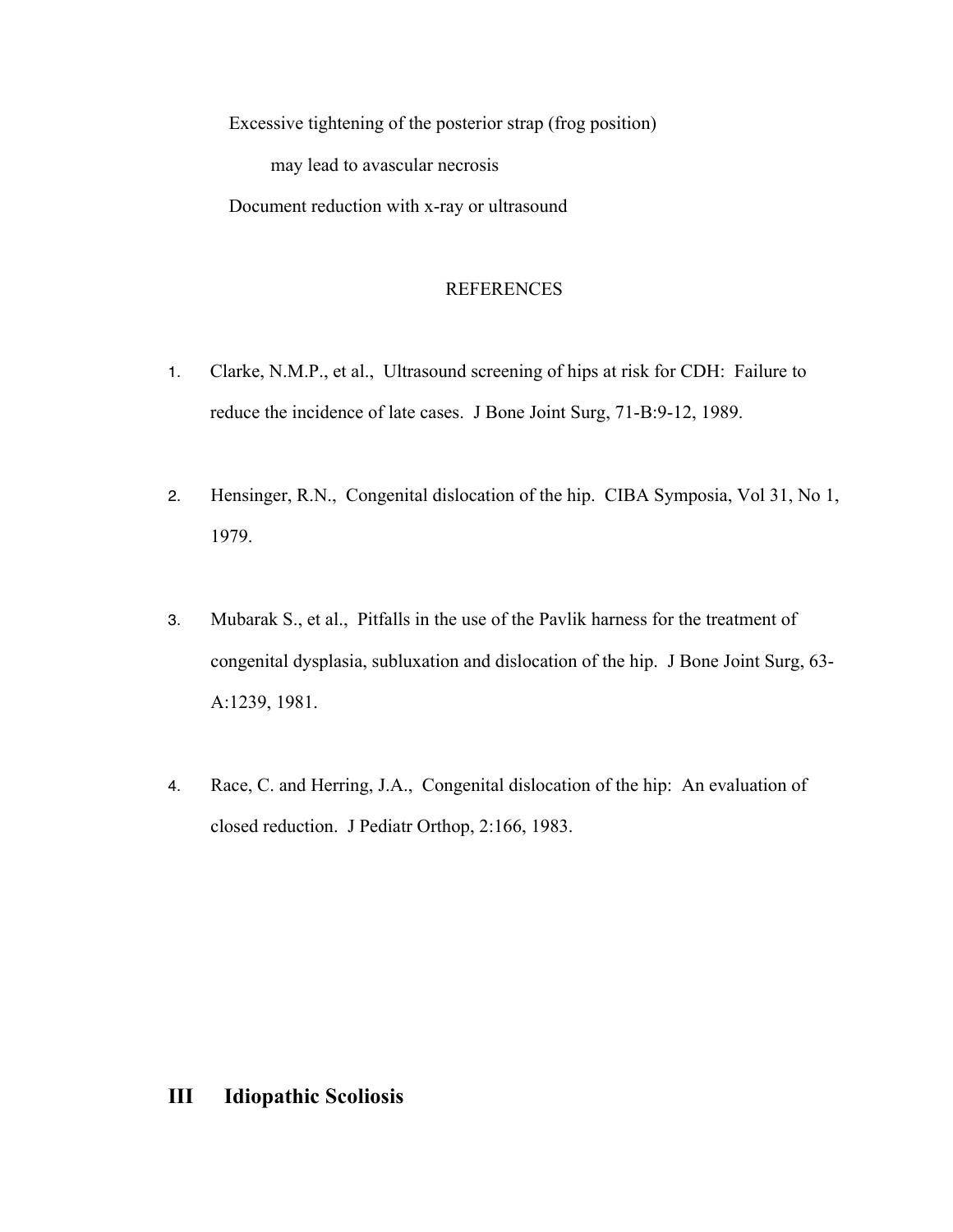The incidence of idiopathic scoliosis is 22 per 1,000. However, only four of the 22 will require treatment, and only one will require surgery. As a consequence, "clinical sorting" is a significant problem in office management as the majority of children (85%) will require only observation.

Sorting should occur at every level of processing:

Discovery - School Screening Initial Exam - Family MD or Pediatrician Disposition - Orthopaedist

#### **Etiology - Genetic**

80% - Positive family history Dominate - (? x-linked) Variable expressively High degree of penetrance Boys and Girls - equally affected

#### **Clinical Evaluation**

#### Anterior-Posterior Alignment

Types of curves - right thoracic, long dorsolumbar, double thoracic,

left double major (right thoracic, left lumbar)

Trunk alignment and "shift"

Rib hump, best evaluated with forward bending test. Documented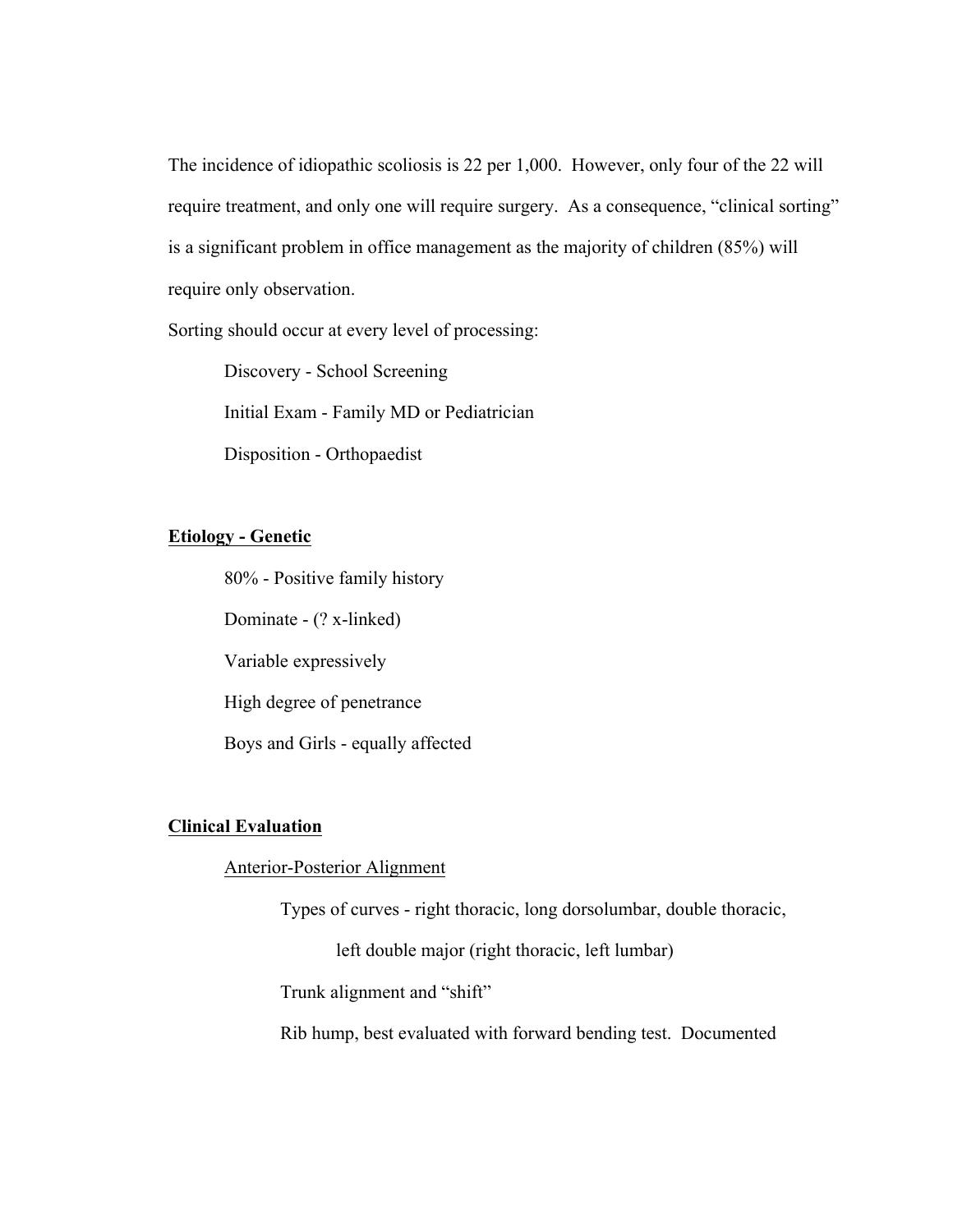using flexicurve, Scoliometer (Bunnell), variety of photographic/computer techniques, Moire, ISIS, etc. Sagittal Alignment Thoracic lordosis - decreased pulmonary function Kyphosis (normal up to 40 degrees) Lumbar lordosis (spondylolysis/spondylolisthesis)

#### **Radiological Evaluation**

Standing PA and lateral x-rays (initial), long films preferred Measurement of the curvature using Cobb method Exact positioning, avoid repeat films, timing, shielding Risser grading for skeletal maturity

#### **Beware of:**

Painful scoliosis Progressive curvature in boys Curve that goes the wrong way (left thoracic) Rapid progression, i.e., more than 1 degree per month

#### **REFERENCES**

1. Lonstein, J.E., Carlson, M.D.: The Prediction of Curve Progression in Untreated Idiopathic Scoliosis During Growth. J Bone Joint Surg 66A:1061-1071, 1984.